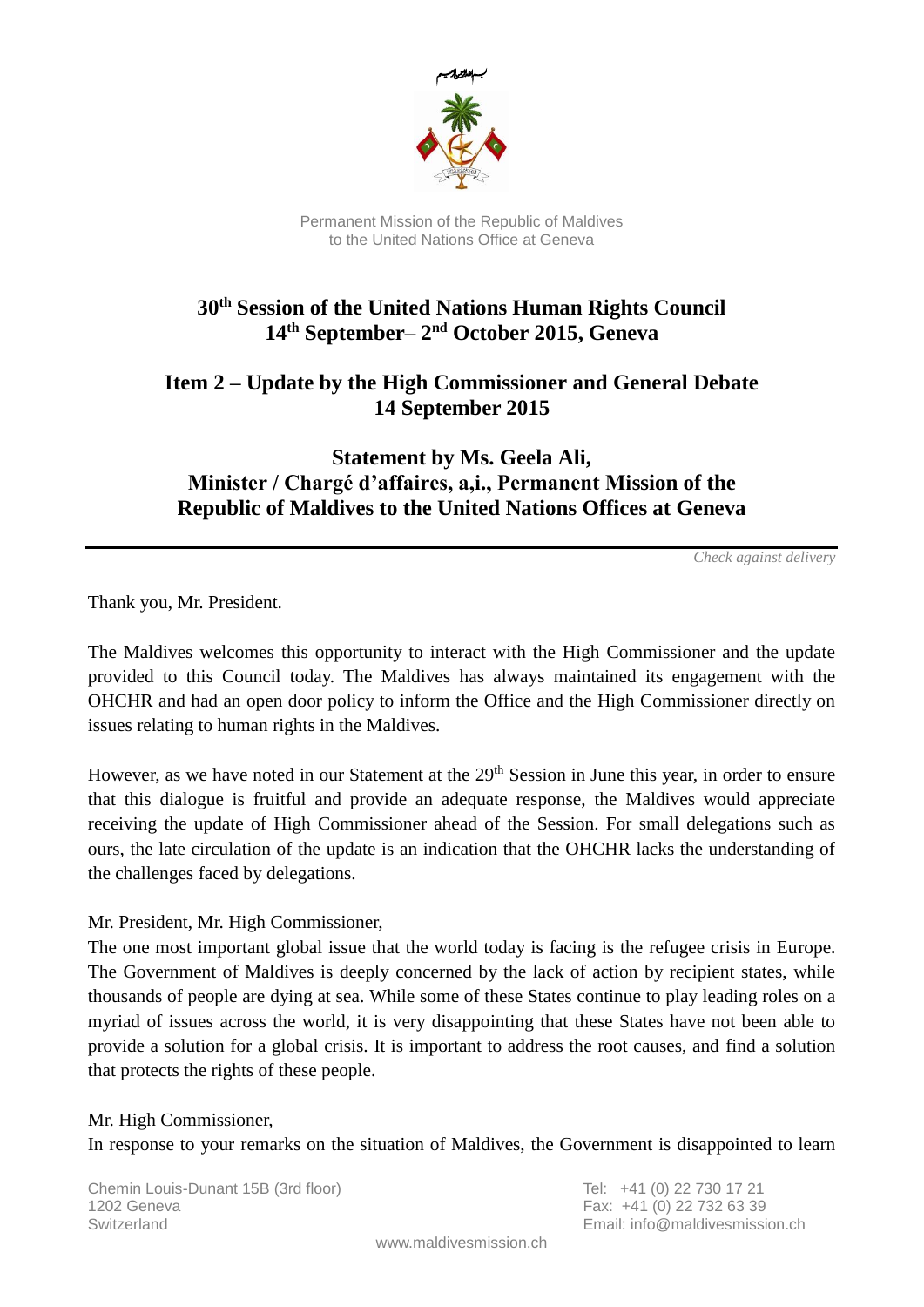

Permanent Mission of the Republic of Maldives to the United Nations Office at Geneva

that despite the open channel of communication the Government has had with the OHCHR, and all the visits facilitated at the request of the OHCHR on short notice, the OHCHR is not painting a clear picture of the situation. The political and human rights situation of Maldives should not be determined based on one individual, rather a holistic approach needs to be taken. The former President was sentenced for ordering the illegal abduction of a judge, on which the former President has publicly admitted. This constitutes a crime anywhere in the world, and one the OHCHR had condemned. Former President was recently transferred back to prison after the circumstances that pre-empted the move to house arrest changed after a full medical examination.

To seek the release of an individual purely on the basis of his political standing and is inappropriate, and clearly seeks to circumvent the rule of law. I also wish to highlight that that the complaint filed by the former President with the UN Working Group on Arbitrary Detention has not yet published its opinion on the matter and is still subject to review and thus the demands made in this recent statement prior to the conclusion of that review are again, wholly inappropriate. When the High Commissioner urges to release a prisoner, the Government of Maldives is deeply concerned that the High Commissioner has not taken the seriousness of the situation. Nonetheless, the Government remains committed to strengthening our efforts to promote and protect the human rights of our people – the most important resource of the country.

#### Mr. President,

The Maldives is pleased by the recent adoption by the United Nations General Assembly where non-member Observer States can raise their flags at the UN. We are pleased that the State of Palestine has been able to take one more step in their efforts for the full realisation of the selfdetermination of the Palestinian people, despite the continued struggles they face due to the occupying power. The Maldives remains steadfast with the Palestinian people and the efforts to obtain full membership at the UN. Furthermore, the Maldives reiterates its call to Israel to cease their attacks, and other violations of human rights.

The Maldives remains gravely concerned by the conflict in the Syrian Arab Republic. The death toll, displacement, as well as humanitarian situation in the country is profoundly disturbing. On top of this, the ISIS continues to destroy the country, and many of its cultural and historical places. The Maldives has previously stated that the international community is failing the Syrian people. The management of the European Migration / Refugee Crisis is a further indication of this wretched situation.

#### Mr. President,

Chemin Louis-Dunant 15B (3rd floor) Tel: +41 (0) 22 730 17 21 1202 Geneva Fax: +41 (0) 22 732 63 39 Switzerland Email: info@maldivesmission.ch